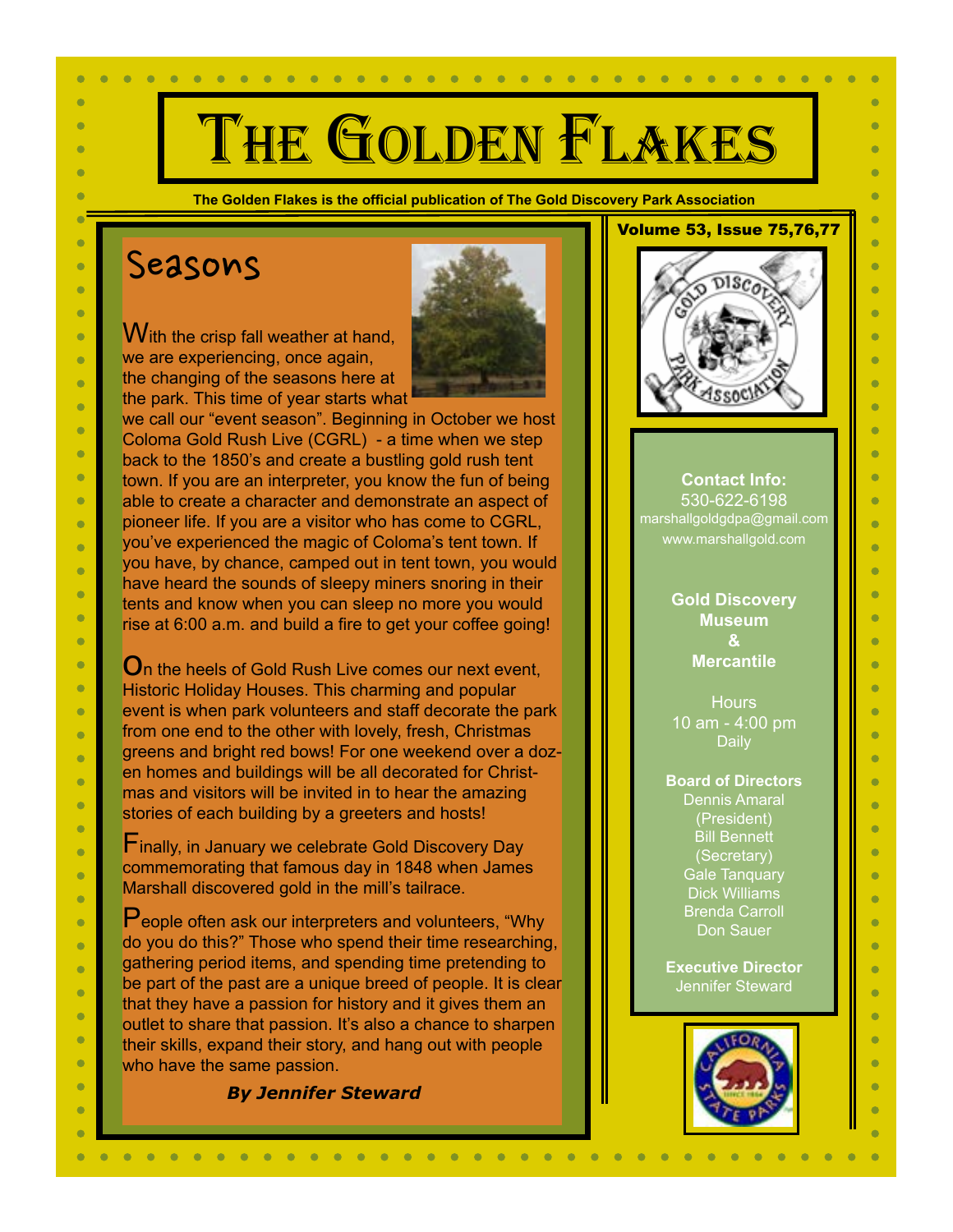## **Superintendent's Message**

As I have said before, it is amazing how quickly time passes when you enjoy what you are doing! It was with my last message, we were gearing up for the summer heat, investing in air conditioner stocks, and preparing our calendars for Co-

loma Gold Rush Live (CGRL). As I write this article, I am contemplating starting a fire in our headquarter fireplace and as we eagerly await the needed rainfall, I am hoping not to discover any new leaks. Whatever the season, I know there will be new adventures!

An enormous thank you to staff, volunteers, docents, and the GDPA for another spectacular CGRL. Whether it was a first time visit and or a repeat visitor to our event, I received overwhelming praise for our professionalism and dedication in keeping Gold Rush History alive. This, of course, is a result of everyone working together, bridging parks core programs, striving for continuous improvement and daily innovation. For those who may not have been able to participate and / or attend, we truly missed you and hope to see you soon.

 As we look ahead, we are planning for our annual town decorating November 18 and Historic Holiday Houses (HHH) December 9-10. We continue to make good progress with our museum upgrade and anxiously look forward to its long awaited unveiling in early spring 2018. In addition, we will continue to move projects forward and actively look to make improvements throughout.

Thank you, once again for your continued support. From all of us at Marshall Gold…we wish you a happy and healthy holiday season.

Superintendent Barry C. Smith -- MGDSHP

## **Meet Our Park Staff Eric Carter**

Eric Carter was born in New England living outside Boston for the next 28 years. You may have had the privilege to meet Eric's parents, Richard and Laura Carter, who have come out west, donned period attire and helped out with a couple of our events! Eric attended University in Western Massachusetts before relocating to the West Coast (via Utah and Alaska, (sort of like John Sutter, except by air-



plane!). Apparently Eric's grandmother

told him at age 4 to become a ranger...so that he did! Eric graduated from the Ranger Academy at Asilomar in Monterey, CA in 2001 (which means he is going on eighteen years with the State Park system).

 Before coming to Marshall Gold, Eric did seasonal ranger work in So Cal, including trail work and maintenance, as well as patrols. He headed to the north coast to work in the Redwoods after that. One day Eric was passing through Coloma on his way to Lake Tahoe. It was so green and lovely along the river that he stopped to pick blackberries. When an opportunity came open, he jumped at the chance. He says he would have only move out of a Redwood Camping park for a Day Use Park and that's how, eleven years ago, Eric came to Marshall Gold!

 Eric arrived in Coloma on a cold winter night ((14 degrees!) The house had no heat, a buck was standing in the yard looking like he wanted to fight AND a large pine tree fell as he was unpacking. Other than that, it has been an uneventful run here in Coloma!

 Eric has recently announced that he has taken a ranger position at Angel Island where he hopes to spend the remainder of his career. Eric and his wife Stacey will be heading off to their new adventure the first of the year. Eric says he's not only looking forward to a new place to learn about and explore, but he's also looking forward to biking to work and won't miss the cars whizzing by (there are NO public vehicles on the island at all). Being the outdoors man that he is, Eric is also looking forward to fishing for striper bass after work, kayaking and sailing around the San Francisco Bay and enjoying some very quiet nights looking out over the SF skyline!

Eric says he has loved working here with all the school kids and rafters alike. The staff and volunteers have been great and fun to be around and there are always some fun stories to laugh at here in Coloma. He and Stacey will be back to ski and play in the river. After retirement (in about 2 years) Eric looks forward to visiting all those parks he hasn't been to yet!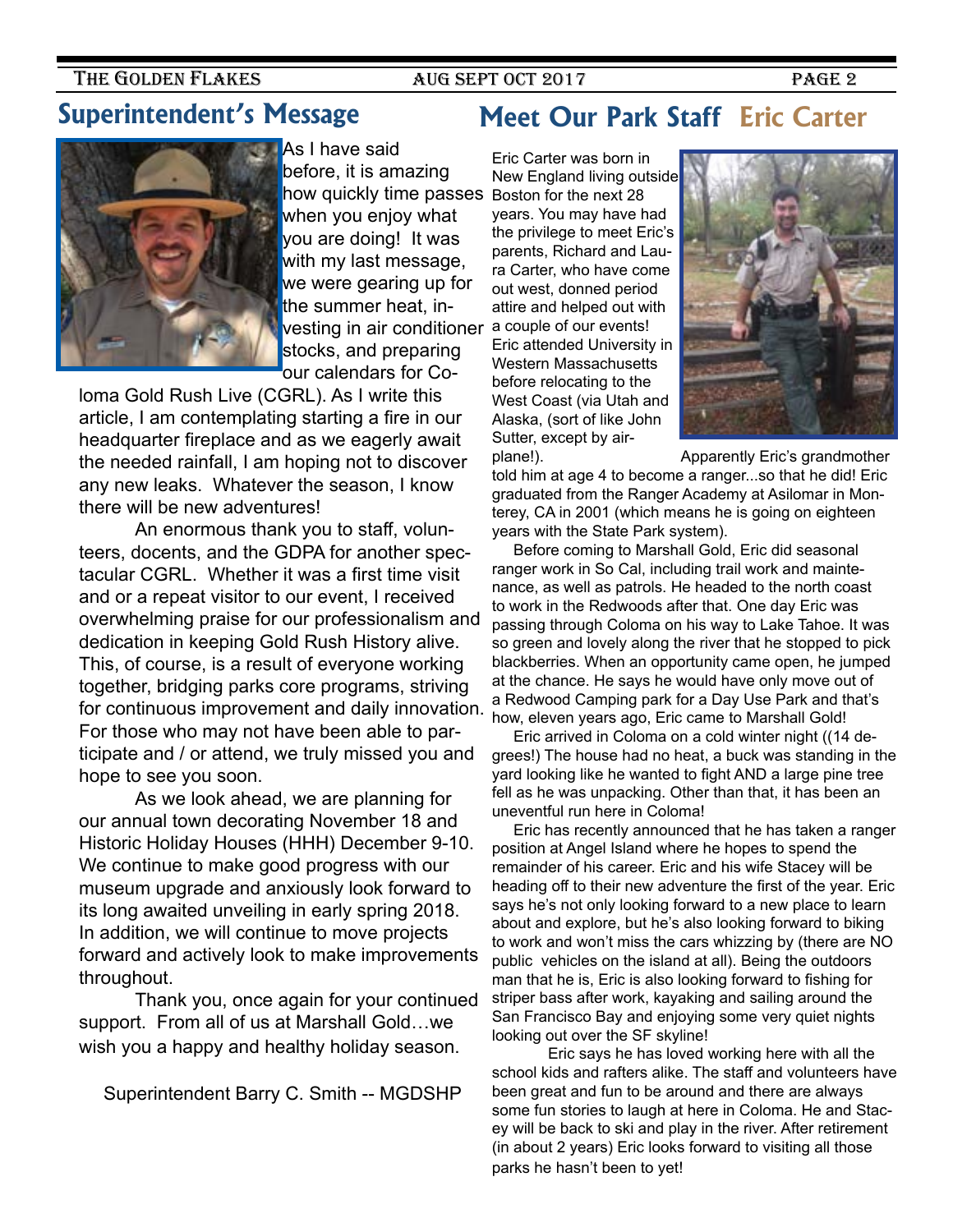## **Meet Our Volunteers Community Community Don & Lyne's Sauer**

Don Sauer first came to the park about three years ago. It should come as no surprise that he was introduced to the park by his neighbor (and one of the friendliest people around) - Brenda Carroll. The Sauers moved from San Jose to Garden Valley in 2003 living in a trailer while they built their home. Don and Kathy have one daughter, Lyne'e who is also a Marshall Gold Docent and GDPA member!

Don was born and raised in Kansas. After graduating high school in 1967, Don joined the navy and served for four years as an aviation electrician. It was after he returned from Vietnam that he got married, settled down with his family and became a mechanical design engineer -designing custom equipment for the semiconductor industry. From 1989 up to 2010 Don has a wide variety of occupations including Manager for Mechanical Staff Engineering, a Systems Development Manager, Tooling Engineer, Engineering Manager and has also worked in construction. We've seen the product of most of these occupations as Don has applied himself to developing his interest in the tin punching craft making all kinds of lanterns and other items using a tool

he has designed and fabricated himself. He is also quite the craftsman working on various park projects such as tent city buildings and most recently building the all new lighter weight casket used to bury the dead each day during Gold Rush Live - the unfortunate ones who have contracted the cholera.

living in the quiet of the **foothills**, volunteering at the park

and learning more about the history of the area. Don is active with Living History Days and also helps out in the Eureka Program gold panning with the kids - on a regular basis. He really likes just about everything about the park, especially meeting people from around the world. Don has recently joined the GDPA Board of Directors. We look forward to working with Don in the future!

Lyne'e Sauer has also been volunteering at the park for about 3 years. She and her parents frequently visited the park and it was during one of the Living History Days that Brenda Carroll gave them some information about becoming a volunteer. Lyne'e told Don she thought it would be fun, they signed up, and the rest is history! Lyne'e says she enjoys being at the park and loves being outside. She also loves learning more about the history of the park as well as gaining camaraderie with park staff and volunteers. She loves being part of events and enjoys meeting visitors who come to the park from all over the world. Lyne'e has helped with gold panning, Holiday Houses / making wreaths, hospitality at events, in the

Saloon, and helps her father, Don, with Early Tin demonstrations.

school and have a degree in Liberal Arts, a degree in Fashion Design, and is currently working as a certified Orthopedic Technician and a Medical Assistant. In the past, Lyne'e has also worked as an Apparel Designer/ Product Developer as well as spending seven years as a Project Manager for a Retail Design division within the Motorcycle Industry. Lyne'e says she loves art., painting, metal work, she plays the piano, does cycling, mountain biking, and pretty much anything outdoors.

Along with hobbies  $\blacksquare$ welding, metal workingas Don says, "just building the state of the state of the state of things", he enjoys being retired,







THE GOLDEN FLAKES AUG SEPT OCT 2017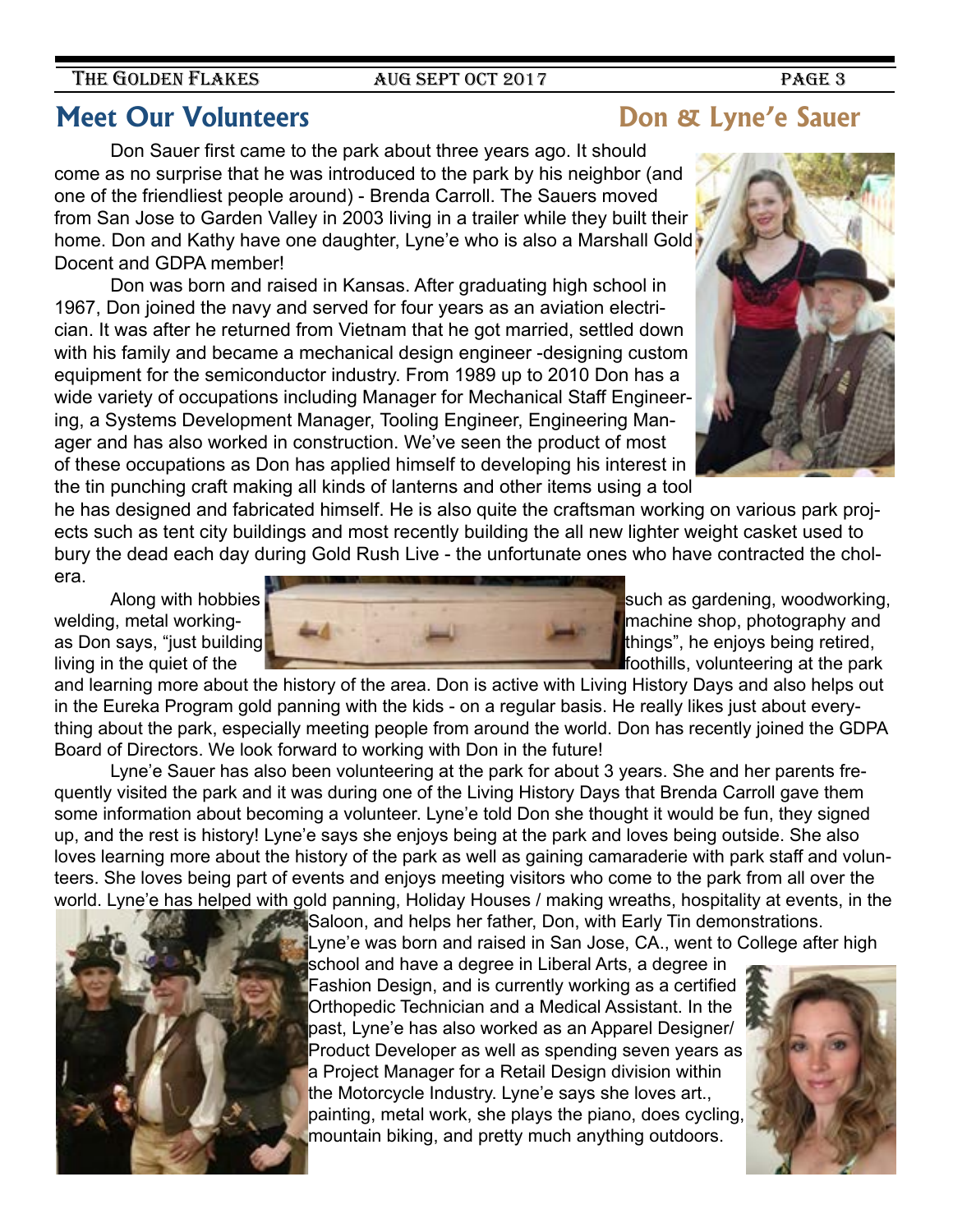

After struggling through cancer, we lost our dear friend and fellow docent Frances Matthews in September. Frances joined the volunteer ranks at Marshall Gold Discovery SHP in 2012, and enthusiastically tackled whatever challenge was presented. She helped in the library and with the Eureka Program, became one of our Dutch Oven Cooks, was involved with the portrait studio and was instrumental in getting our tin punching program started.

Many Marshall Gold volunteers and staff attended the "celebration of life" in October and in order to honor Frances, those attending dressed in period clothing and park uniforms. Frances will be greatly missed.





Gank Pour membership expires December 31st. Why not renew today? Use the form on the next page to renew!

# **IT'S A PARTNERS**

# Volunteer Appreciation

September 9th saw another wonderful gathering to thank and honor our Marshall Gold volunteers with a lovely dinner. The theme adorning each table was "Early California" and these faithful volunteers enjoyed an evening of visiting with one another around the same cause that brings us out to the park each time. A big thank you to all who helped put on the dinner - Jerrie





Beard as well as many other park staff. Also thanks to Gale Tanquary for providing the tableware and many of the centerpieces, Maureen Brown & Co. for preparing the appetizers.

We must give credit where due and this park would not be the park it is without our army of volunteers!

Thank You All!

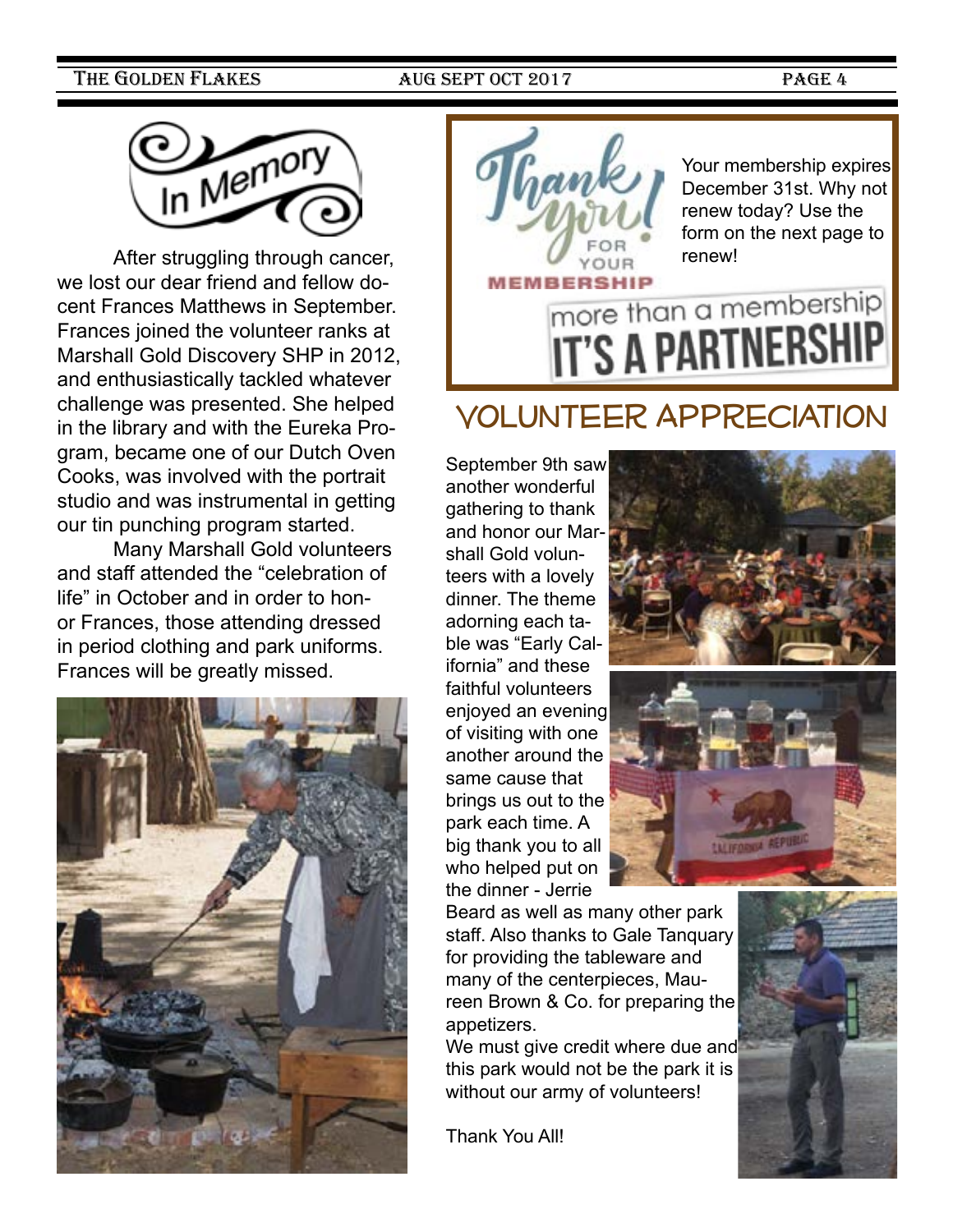![](_page_4_Picture_3.jpeg)

## **You're Always Welcome!**

The Gold Discovery Park Association would like to invite you to attend board meetings. Monthly meetings are held in The Weller House and are scheduled for 5:30 on the 3rd Tuesday of each month.

> *(You may want to call ahead and save a trip in the event that a meeting has been rescheduled - 622-6198)*

We value your input, questions, ideas, & concerns Any correspondence can be sent to: GDPA P.O. Box 461 Coloma, CA 95613 or

Email to: marshallgoldgdpa@gmail.com

Though association by-laws are set up as a non-voting membership...

**"You may not have a Vote, but you DO have a Voice"**

![](_page_4_Picture_11.jpeg)

Newsletter submissions are welcome & due by January 15. Please submit to:

jennifer.steward.gdpa@gmail.com Editor - Jennifer Steward

## **Volunteer Training**

#### **Do you know someone who is interested in becoming a volunteer at MGDSHP?** Thursday, January 18: 5:30-8:00 p.m. Saturday, January 20: 10:00 a.m.-3:00 p.m. Thursday, January 25: 5:30-8:00 p.m. Thursday, February 1: 5:30-8:00 p.m. Thursday, February 8: 5:30-8:00 p.m.

Saturday, February 10: 10:00 a.m. – 3:00 Thursday, February 15: 5:30-8:00 p.m. Thursday, February 22: 5:30-8:00 p.m.

Welcome to the place where the spirit

of California was born!

### The Gold Discovery Park Association

is proud to be the cooperating association for Marshall Gold Discovery State Historic Park

**WHO WE ARE:** We are a private, non-profit corporation governed by a board of directors and a set of by-laws. We are funded through, grants, memberships, donations, sales of merchandise and fundraising events. Your membership contribution directly supports the interepretation, education and volunteer programs at the park.

**WHAT WE DO:** We sustain a variety of programs for children and adults, contribute to projects that preserve our historic buildings and help maintain park facilities. In doing so, we support the mission of the California Department of Parks and Recreation of providing top quality visitor experiences.

**WHERE WE ARE:** We operate the Gold Rush Mercantile inside the Gold Discovery Museum and offer for sale a variety of educational and interpretive items, a fine selection of California and Gold Rush -era books, gifts and toys.

Your Membership is 100% tax deductible

Gold Rush Mercantile 530-344-1895 www.marshallgold.org

#### Annual Membership Form

(Membership year Jan1 - Dec 31)

- \$10 Newsletter only membership
- \$20 Individual
- \$30 Family (2 adults & children under 18)
- Seniors (62+) receive 20% off memberships

#### **Membership Benefits!**

- The sense of belonging to something great!
- Free subscription to the print newsletter
- 20% discount at The Gold Rush Mercantile

NAME: \_\_\_\_\_\_\_\_\_\_\_\_\_\_\_\_\_\_\_\_\_\_\_\_\_

ADDRESS:

\_\_\_\_\_\_\_\_\_\_\_\_\_\_\_\_\_\_\_\_\_\_\_\_\_\_ CITY:\_\_\_\_\_\_\_\_\_\_\_\_\_\_\_\_\_\_\_\_\_\_\_\_\_\_\_\_\_\_\_\_STATE: \_\_\_\_\_\_\_\_\_

 $ZIP:$  \_\_\_\_\_\_\_\_ PHONE: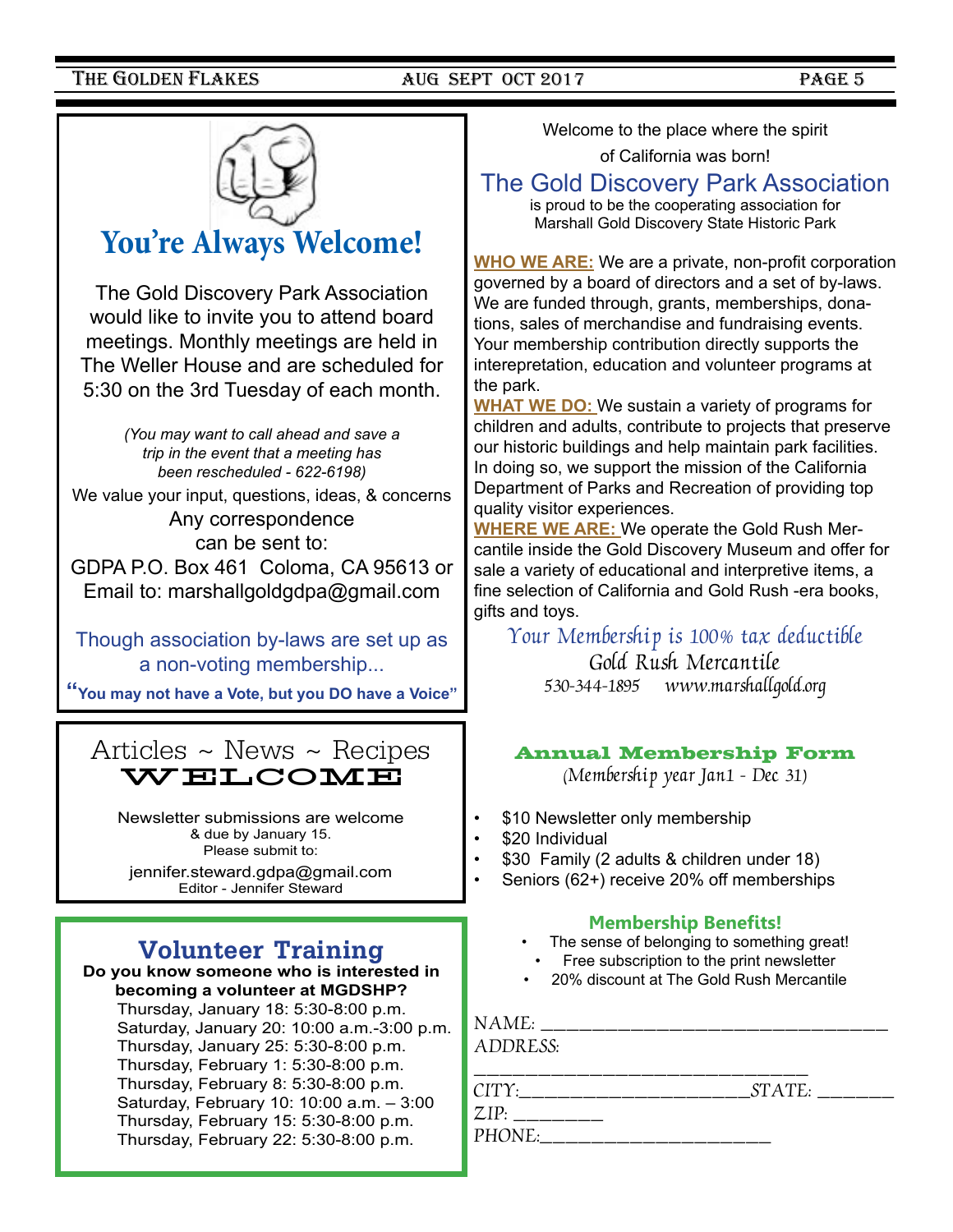![](_page_5_Picture_3.jpeg)

![](_page_5_Picture_4.jpeg)

![](_page_5_Picture_5.jpeg)

2017

![](_page_5_Picture_7.jpeg)

![](_page_5_Picture_8.jpeg)

![](_page_5_Picture_9.jpeg)

![](_page_5_Picture_10.jpeg)

![](_page_5_Picture_11.jpeg)

![](_page_5_Picture_12.jpeg)

# GOLD RUSH LIVE

![](_page_5_Picture_14.jpeg)

Photos courtesy of Kathleen Young

![](_page_5_Picture_16.jpeg)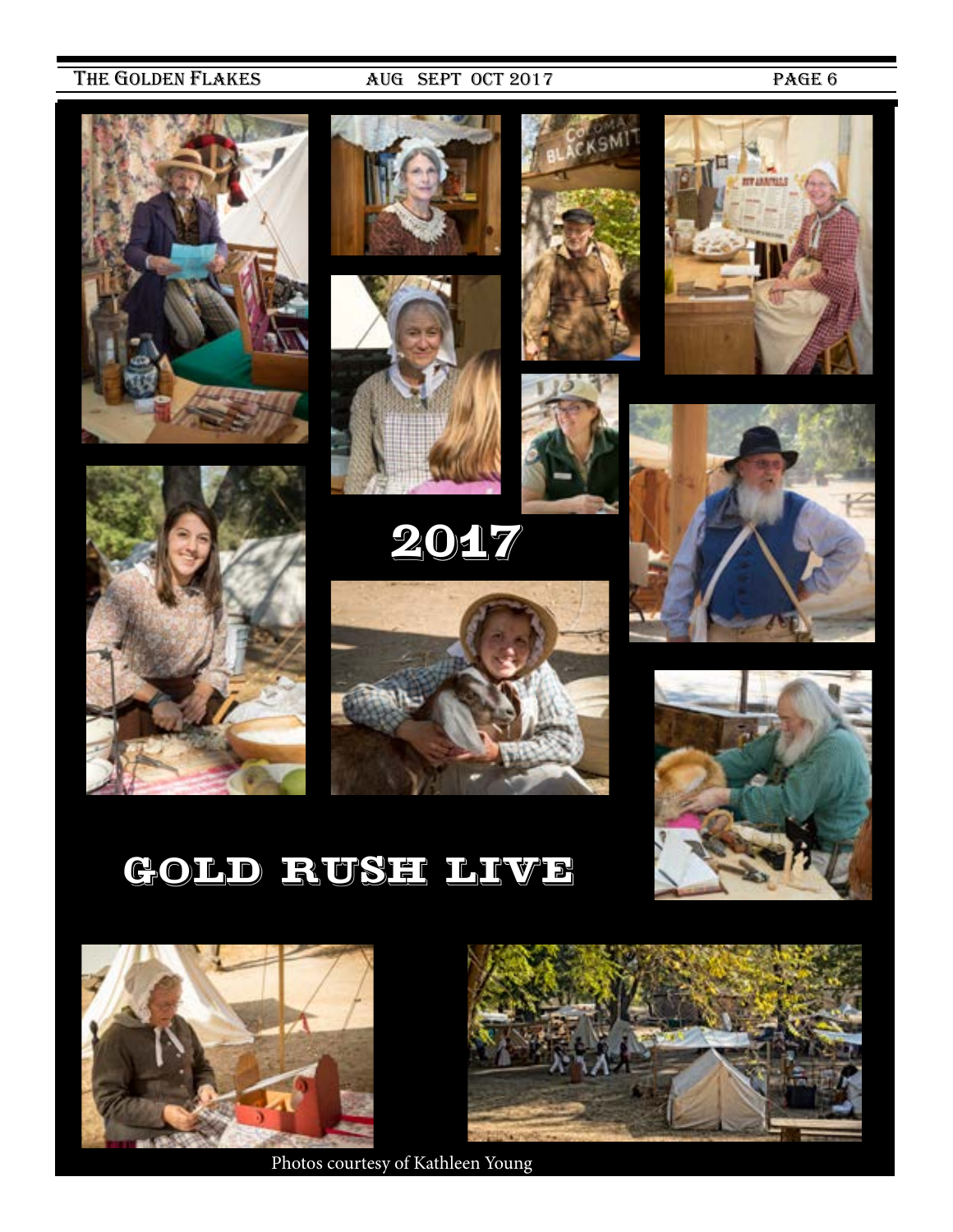![](_page_6_Picture_3.jpeg)

![](_page_6_Picture_4.jpeg)

![](_page_6_Picture_5.jpeg)

![](_page_6_Picture_6.jpeg)

![](_page_6_Picture_7.jpeg)

THE FACES OF<sup>1</sup> 1850

![](_page_6_Picture_9.jpeg)

![](_page_6_Picture_10.jpeg)

![](_page_6_Picture_11.jpeg)

![](_page_6_Picture_12.jpeg)

![](_page_6_Picture_13.jpeg)

![](_page_6_Picture_14.jpeg)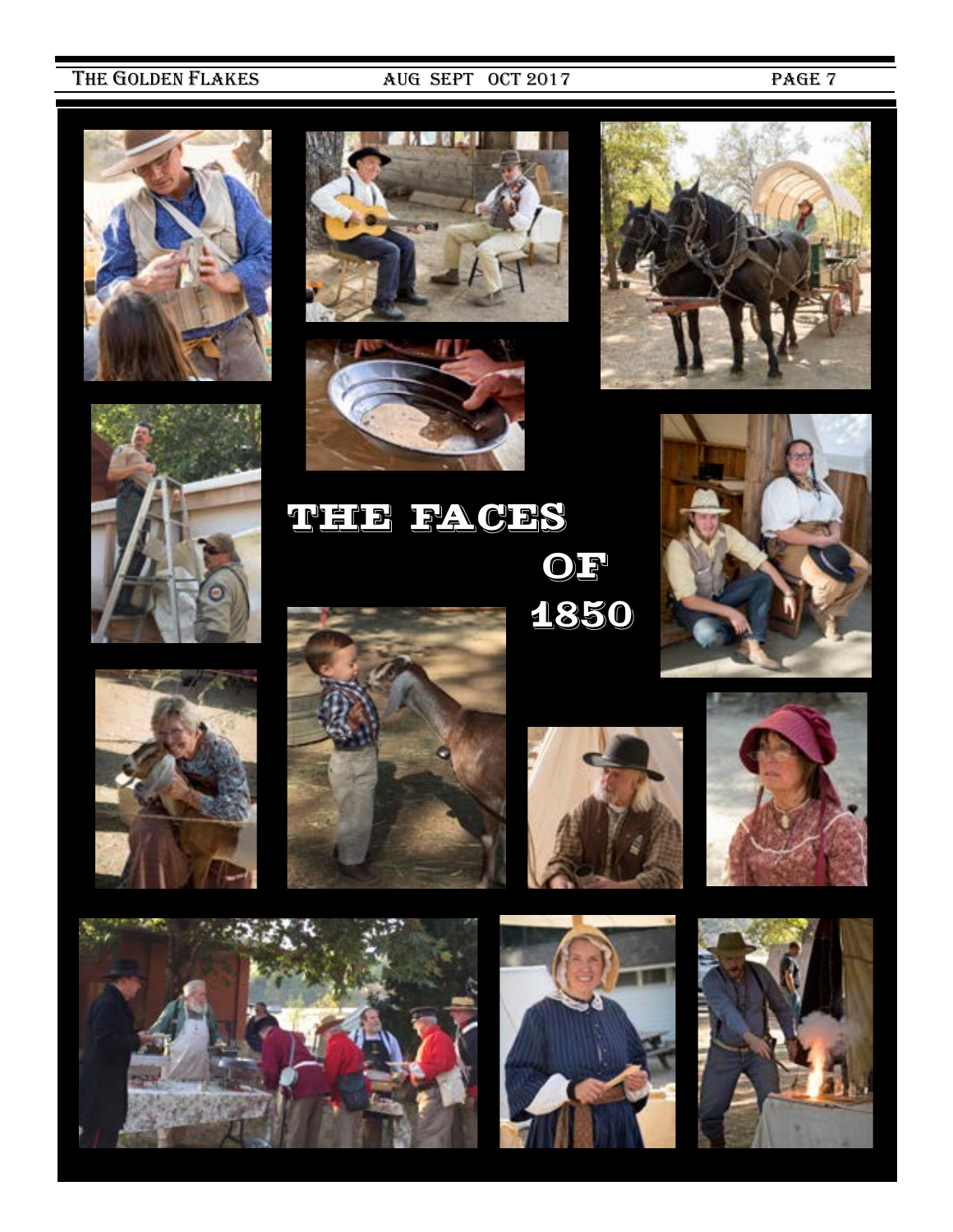![](_page_7_Picture_3.jpeg)

## Historic Holiday Houses

Historic Holiday Houses is a favorite event for everyone and it's right around the corner. Mark your calendars for the 2nd weekend in December when 13 homes and buildings will be open to the public, all decorated for the Christmas season. Docents and greeters will be present at each spot welcoming visitors to come in and hear the story behind each of our wonderful buildings.

Come out and make a wreath, roast some chestnuts, have some refreshments, warm your hands by the fire as you enjoy the sights and sounds of Christmas!

![](_page_7_Picture_7.jpeg)

## Cooperating Associations Field Training

On Wednesday, November 1, Marshall Gold Discovery SHP and the Gold Discovery Park Association had the privilege to

![](_page_7_Picture_10.jpeg)

![](_page_7_Picture_11.jpeg)

host a Cooperating Association Field Day for the Capital and Gold Fields Districts at the Broderick House.

 The purpose of the field day was to facilitate stronger relationships between cooperating associations and parks staff, and among the

cooperating associations in the region. Our guests were given a tour of

the park, followed by a lovely lunch featuring tri-tip (barbecued by Bob Silva) and all the fixings (thanks to the Mo Brown, Gale Tanquary, Brenda Carroll and Jennifer Steward), with more training that continued into the afternoon. It was a beneficial time and a great day!

## Pioneer Speaker

On Saturday, November 11th, speaker, William Harlan, delighted a group

![](_page_7_Picture_18.jpeg)

of local folks with stories about his family's adventures coming west on a wagon train, their relationship to the Wimmer Family, and first hand accounts of being in Yerba Buena and Coloma during the 1840's. Their family was lured to head west after reading the booklet written by Lansford Hastings about

"Hastings Cutoff".

*A copy of this book was given to our library by the Harlan Family and is available to check out!* 

![](_page_7_Picture_22.jpeg)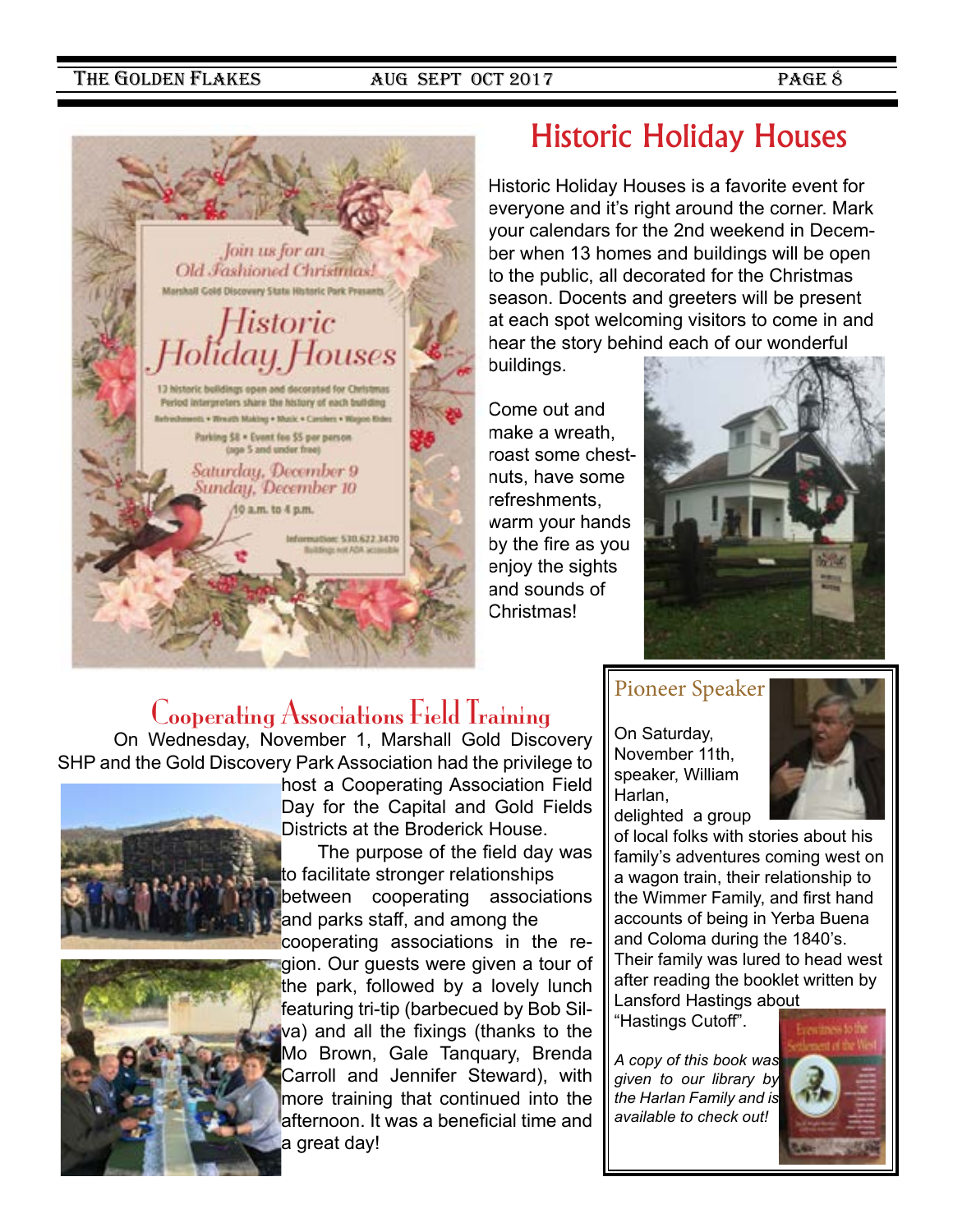# A Long List of Improvements!

![](_page_8_Picture_4.jpeg)

![](_page_8_Picture_5.jpeg)

![](_page_8_Picture_6.jpeg)

![](_page_8_Picture_7.jpeg)

Among a long list of great attributes Superintendent Smith possesses would be that of "getting organized"! He has a long list of minor (and major) projects he wants to see done and he's beginning to check a few of them off his list!

![](_page_8_Picture_9.jpeg)

One project underway is the "landscaping" of the bank, repairing split rail fencing, and building steps in the parking lot area near The Weller House. Several of our park aides worked away creating this lovely improvement! Who knew there was a rock wall hiding underneath the dirt?

Another project (which is ongoing) is cleaning out the headquarters garage and organizing a bunch of "stuff" into clearly marked and accessible bins! Thanks to the GDPA for purchasing sturdy shelf units and bins!

Another project which can be seen along the highway is the addition of split rail fencing which allows a barrier for cars to park and at the same time creating a safe walkway on the other side for pedestrians. Credit for this project goes to Larry Au and Robert Frew from the LDS church who arranged a service project for approximately 130 kids who worked on it during a youth group retreat. Along the fireside in the evening, they shared stories of Mormon Pioneer History, which helped parallel the project with Marshall Gold. They built and stained approximately 200 feet of split rail fence, then disassembled the fence and reinstalled along Hwy 49 between Bekearts and the Argonaut.

Another HUGE improvement which is underway (not pictured) is that of creating a better storage arrangement for park tents, flys, and poles which are being relocated to a new spot where they will be better organized and more accessible for use.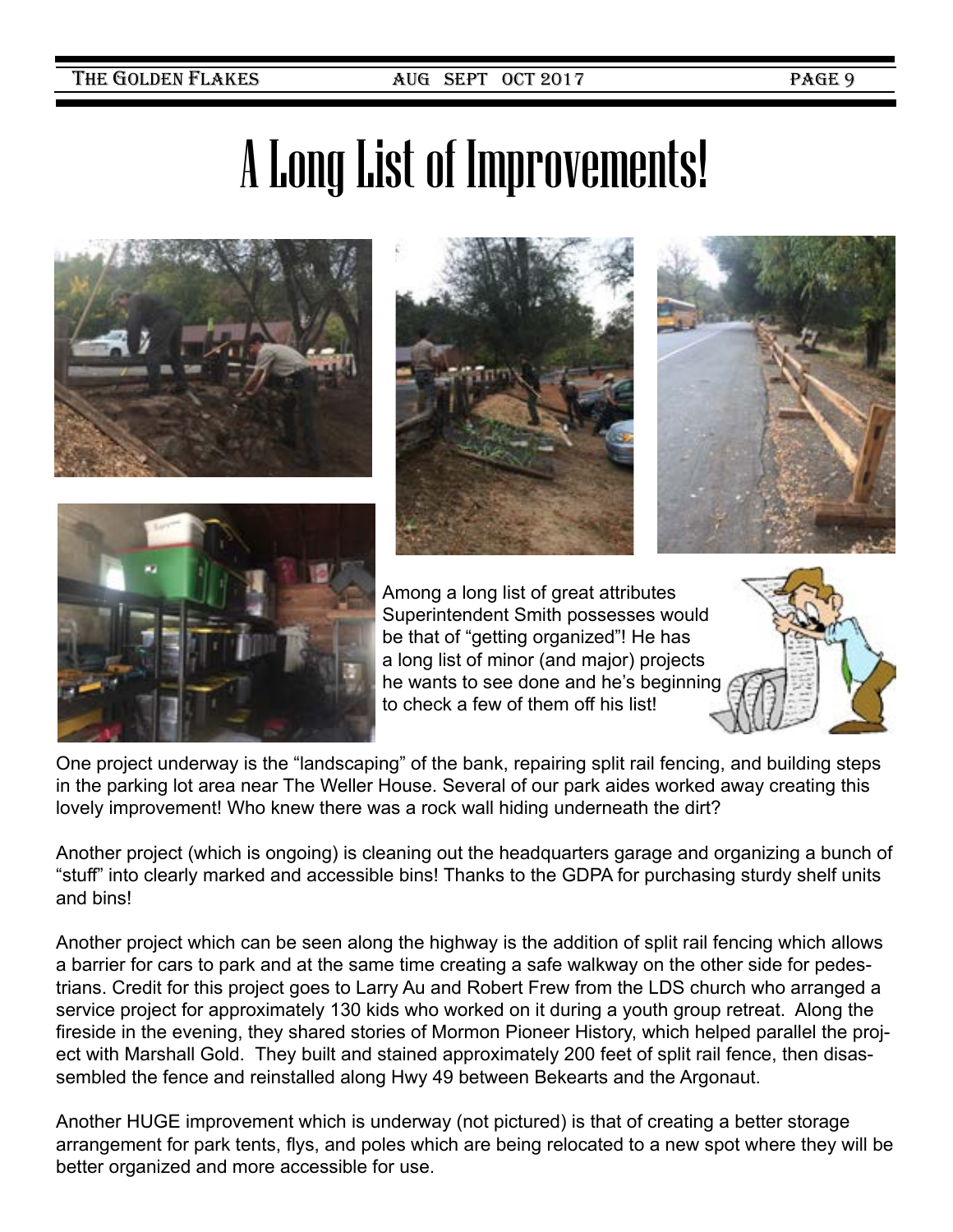![](_page_9_Picture_3.jpeg)

# **James Wilson Marshall**

James Marshall is credited as the man who discovered gold and started the California Gold Rush. The oldest of four children, James Wilson Marshall was born to Philip and Sarah Marshall in 1810 on the family homestead known as Round Mountain Farm in Hopewell Township, New Jersey. It is still known today as Marshall's Corner. In 1816, the family moved to Lambertville, where Philip built

a home on a small parcel of land. James, the only son, moved west in 1834 settling in Missouri where he eventually began farming. It was there that he contracted malaria. His doctor advised him to move to a different area in order to improve his health. He joined a wagon train heading west arriving in Oregon in the spring of 1845 moving on to California in

![](_page_9_Picture_7.jpeg)

the summer, eventually reaching the agricultural settlement known to travelers as Sutter's Fort.

 California was still a Mexican possession at the time and Swiss born emigrant John Sutter had been given a Mexican land grant where he built a fort in the "Sacramento Valley" calling it New Helvetia. Sut-

ter hired James Marshall as a carpenter around the fort where he also did some farming. Marshall soon entered into a partnership with Sutter for the construction of a sawmill in order to produce lumber needed to expand the

![](_page_9_Picture_11.jpeg)

Sutter's Mill Some believe the man pictured here is James Marshall but it is not k nown for sure

fort. Marshall was to oversee the construction and operation of the mill, and would in return receive a portion of the lumber. After scouting nearby areas for a suitable location, he eventually decided upon Coloma, located on the south fork of the American River. Construction of the mill began in late August and continued until January a1848. His crew consisted mainly of local Native Americans and some members of the Mormon Battalion.

The tailrace ditch that drained water away from the waterwheel turned out not to be adequate for the volume of water needed to operate the saw so Marshall decided to enlarge the tailrace using the

natural force of the river. Each morn-

ing Marshall checked the progress of the excavation. It was on January 24th when he was examining the channel below the mill that he noticed some shiny flecks in the rock bed. He picked up two pieces and, having some general knowledge of minerals, tried them between two rocks and believed it to be gold. After conducting tests with a lye solution, Marshall returned to Sutter's Fort and shared his discovery with Sutter who performed further tests, concluding that it was indeed

![](_page_9_Picture_17.jpeg)

![](_page_9_Picture_18.jpeg)

![](_page_9_Picture_19.jpeg)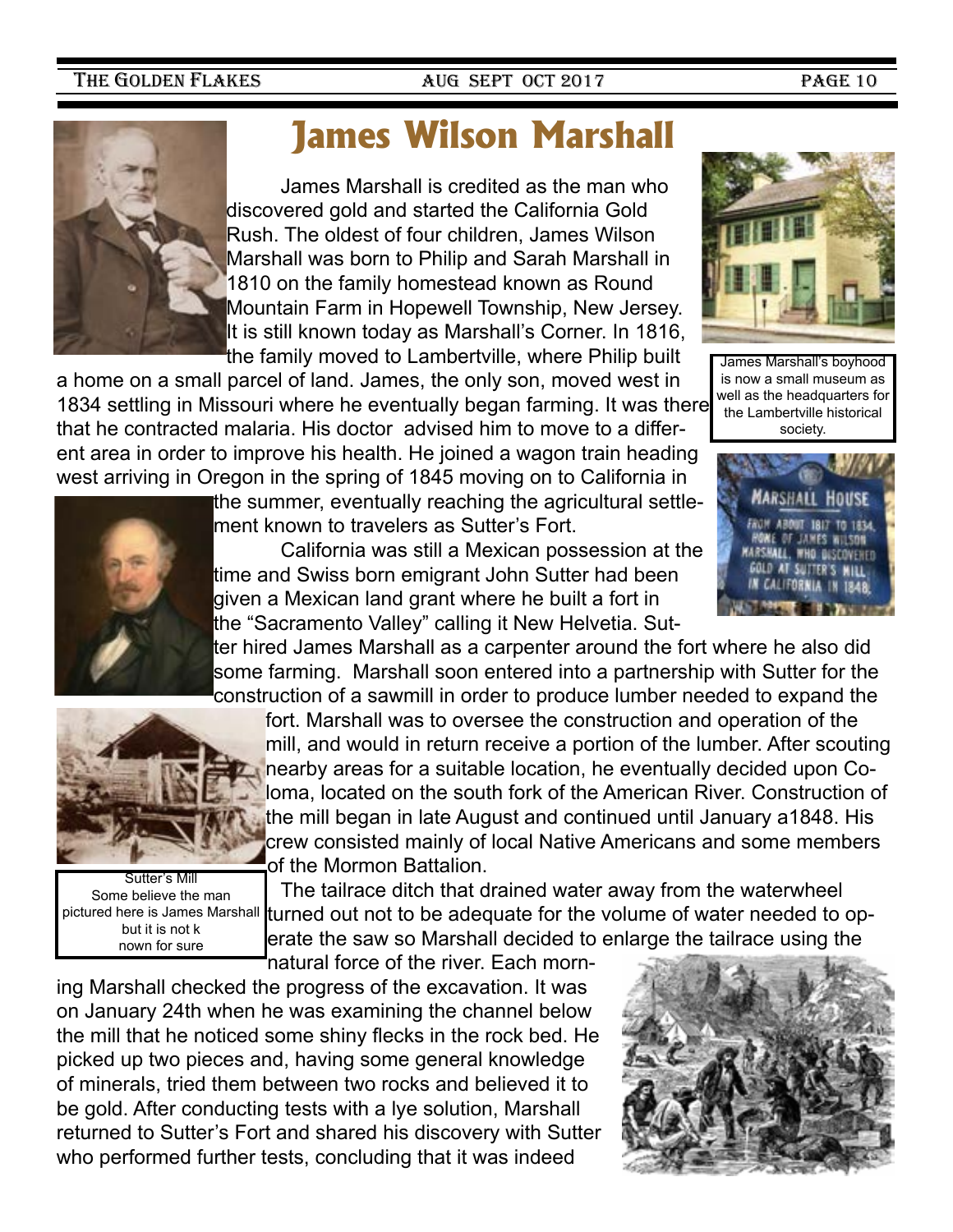![](_page_10_Picture_3.jpeg)

gold. Though the two tried to keep the secret word got out and soon spread and all the able-bodied men in the area

abandoned everything to search for gold. Before long, arriving hordes of prospectors from

around the world soon forced Marshall off his land and he left the area.

Marshall did return to Coloma in 1857 where he lived in a small cabin. He did find some success in the next few years with a vineyard he had started but that venture soon failed.

Marshall returned to prospecting, becoming a partner in a gold mine near Kelsey (a small town not far from Coloma). Marshall was not only a qualified carpenter but he was also a "smithy" so he built a

blacksmith shop in 1872 on the Gray Eagle Mining Property in Kelsey. The mine yielded nothing. The State of California did award Marshall a pension in 1872 in recognition of his role in an important era in California's history. Marshall spent his remaining days in Kelsey.

Despite discovering gold at Sutter's Mill, Marshall, who never mar-

ried, died penniless in 1885. The only remnant of Marshall's blacksmith shop is the chimney, which sits on private property and (even though there is no commemorative marker to Landmark #319), can be

seen from State Highway 193 in Kelsey.

Members of the Native Sons of the Golden West (Placerville Parlor #9) felt that the "Discoverer of Gold" deserved a monument to mark his final resting place so in 1890, they brought their idea to the State Legislature and a total of \$9,000 was appropriated for the construction of a monument and tomb that marks the final resting place of James Marshall. The monument, which was the first to be erected in California, is located at the top of a hill in Coloma at Marshall Gold Discovery State Historic Park. James Marshall can be seen pointing to the spot where he discovered gold in January 1848.

![](_page_10_Picture_15.jpeg)

Above Photo: Courtesy of the California History Room, California State Library, Sacramento, California.

![](_page_10_Picture_17.jpeg)

Historic American Buildings Survey Wells Fargo Bank Historical Museum, S.F. Original: June 1926 Re-photo: August 1940 - James W. Marshall Blacksmith Shop, Kelsey, El Dorado County, CA